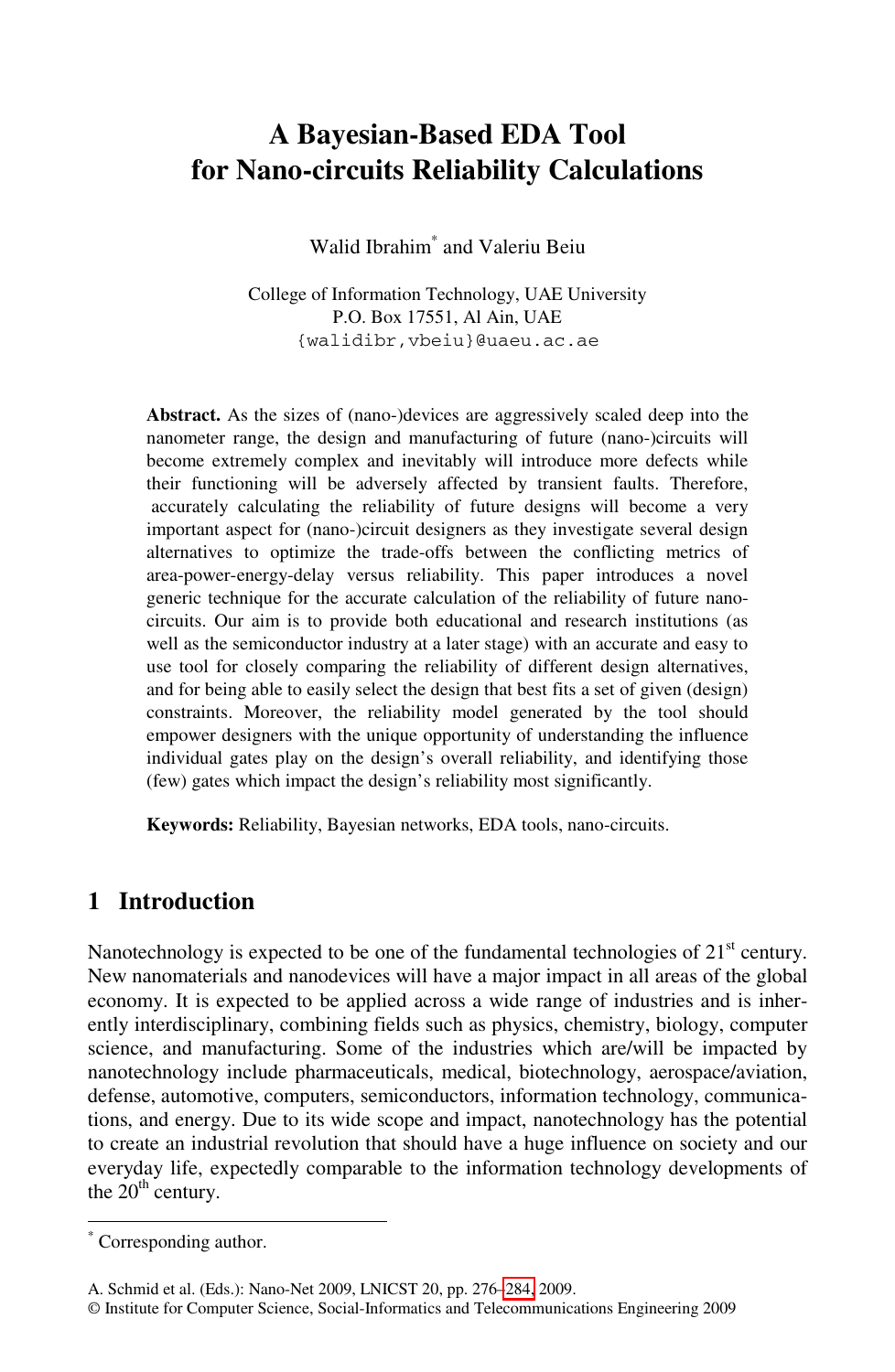Analysts estimate that the market for nanotechnology products will increase to US\$2.6 trillion by 2014 [1], and that ten million new jobs will be created in areas of manufacturing related to nanotechnology by then. Therefore, worldwide, governments and private companies have invested around US\$6 billion in nanotechnology research and development in 2004. The figure has been raised to US\$9.6 billion in 2005 and is expected to raise dramatically in the coming years, according to Angela Hullmann of DG Research, European Commission. Hundreds of nanotechnology-based products are already on sale, and many more are in the pipeline. About 65 countries, including the EU member states, Japan and the United States, as well as developing countries and emerging economies, are currently funding nanotechnology research heavily.

In the semiconductor sector, the nano-era has already started in 2002 with the introduction of the 90nm process by IBM. This was followed in 2006 by the 65nm in a variety of Intel microprocessors. In 2007 Matsushita and Intel started mass production of 45nm chips. Scaling the semiconductor technology deep into the nano-regime will lead to new classes of applications that include wireless sensor networks, wearable computers, implantable devices, etc. The application space is quickly becoming much larger, encompassing: ticketing, check-out counters, warehouse inventory tracking/management, shipping verification, location sensing, patient monitoring, machinemounted sensing, building climate control, and security. The implantable systems in particular hold great promise for health applications: pace makers, defibrillators and hearing aids being already in use, while retina, ear, and neural implants are starting to be offered. The emergence of these real-life applications depends to a great extent on the ability to fabricate/manufacture *small, ultra low-power, highly reliable (electronic) circuits*.

The development of ever-smaller devices brings promise for further improvement in the performance of future integrated circuits (ICs)—reduce their size and power consumption—yet also leads to several new technical challenges, including *the need for architectures that reduce the uncertainty inherent to computations at very small scales* [1]−[4]. In particular, as feature sizes are aggressively scaled, the processing of ICs becomes more complex and inevitably introduces more defects. The devices' small sizes, and consequently the tiny amounts of energy required and allowing in their switching, makes them susceptible to transient failures [5], [6]. Architectures built from emerging nanodevices, such as nano-scale CMOS, SET (Single Electron Technology/Transistor), carbon nano tubes (CNT), silicon nanowires, molecular devices, spin transistor, etc., will be even more susceptible to parameter variations, fabrication defects, and transient failures induced by environmental/external causes [3], [4].

Therefore, the design community has been urging CAD researchers to pay more attention to reliability issues. This was the message from the ICCAD'06 conference, which gathered together both communities (design and CAD) in San Jose, in November 2006. The commercially available tools that feature design-for-reliability do not consider the delay and power requirements simultaneously (according to design engineers present at the conference). Consequently, there is an pressing need for adequate reliability assessment tools that would satisfy the trade-off between the contradicting delay, power, and reliability constraints. In the rest of the paper we will review of the state-of-the-art of reliability tools in Section 2. The proposed methodology for a reliability enabled EDA tool is presented in Section 3, followed by conclusions and closing remarks in Section 4.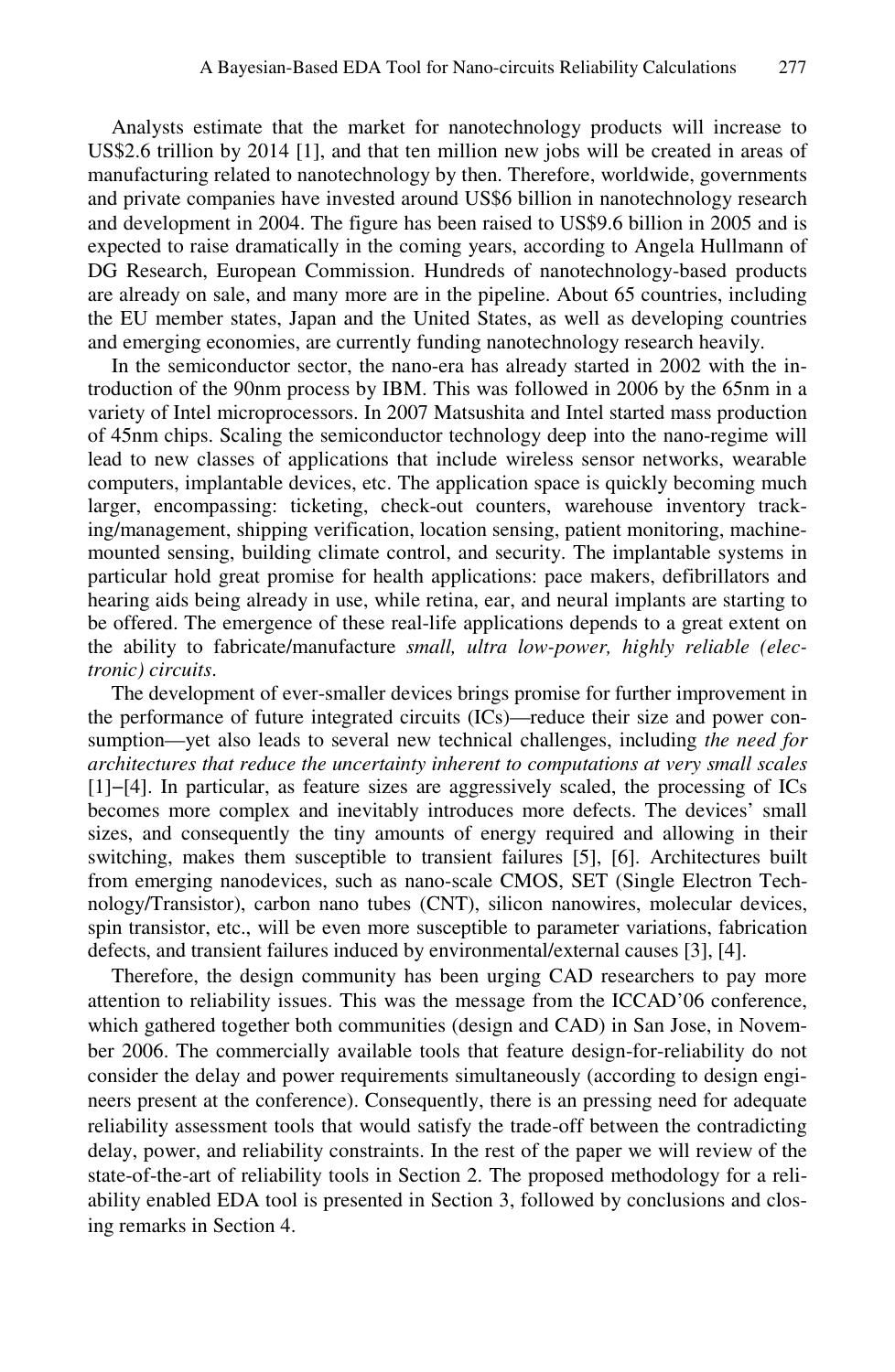### **2 Reliability/Yield Estimations Tools**

Calculating the reliability of a large (*i.e.*, complex) logic circuit can be done analytically (mathematical evaluations/equations, **EQ**), and/or based on simulation methods. The methods used for simulating stochastic systems can be divided further into experimental and numerical methods. In the case of experimental methods, the analysis is performed implicitly by observing the results obtained from many experiment runs.

The most popular experimental method is *Monte-Carlo simulation* (**MC**), which reproduces the behavior of the system. For doing this, Monte-Carlo relies on random number generators that sample the random activities of the system being analyzed. Once the model is built, the computer performs as many sample runs from the model as necessary to draw meaningful conclusions about the model's behavior. It follows that the Monte-Carlo based analysis is conducted indirectly, based on the observation of many sample runs. The biggest advantages of MC simulation are its intuitiveness, and its ability of simulating models for which deterministic solutions are intractable. *The MC method is by far the most widespread one in the semiconductor community* [7]. It will have to be used in the future for intimately analyzing the behavior of (novel) devices and gates as well as small sub-circuits [8]. Being (very) time consuming its use appears to be limited, but the reliability results obtained could be stored as parameters of future libraries (of devices and gates).

Numerical methods (algorithms, **ALG**) are designed for analyzing stochastic models without incorporating the random behavior. The simulation results that they deliver are the same for the same model parameters. These methods work by describing the flow of probabilities within the system—usually using differential equations and numerical methods for solving them. Markov chains can be used for describing and analyzing models that contain exclusively exponentially distributed state changes. Therefore, *one problem with numerical approaches is that they start from the assumption that the failure rate is constant* [9]. This has been shown to be incorrect and introduces significant errors that cannot be ignored [10]−[15]. Depending on the character of the time domain, there are discrete-time Markov chains (DTMCs) and continuous-time Markov chains (CTMCs). In the following we shall provide a brief chronological review of most of the numerical tools and techniques which have already been developed for reliability estimation/evaluation.

The *Hybrid Automated Reliability Predictor* (HARP) tool was pioneered in 1981 [16]. HARP uses a fault-tree analysis technique for describing the failure behavior of complex technical systems. Fault tree diagrams are logical block diagrams that display the state of a system in terms of its components. The basic elements of the fault tree are usually failures of different components of one system. The combination of these failures determines the failure of the system as a whole. Further developments have led to Symbolic Hierarchical Automated Reliability and Performance Evaluator (SHARPE) [17], [18] and Monte Carlo Integrated HARP (MCI-HARP) [19].

In the early 90s a few other tools providing numerical analyses have been developed: UltraSAN [20], Möbius [21], and SMART [22]. These were followed in the mid-90s by Dynamic Innovative Fault Tree (DIFTree) [23], and Galileo [24]. Galileo extended the earlier work on HARP, MCI-HARP and DIFTree using a combination of binary decision diagrams (BDD) and Markov methods, and is currently being commercialized by Exelix.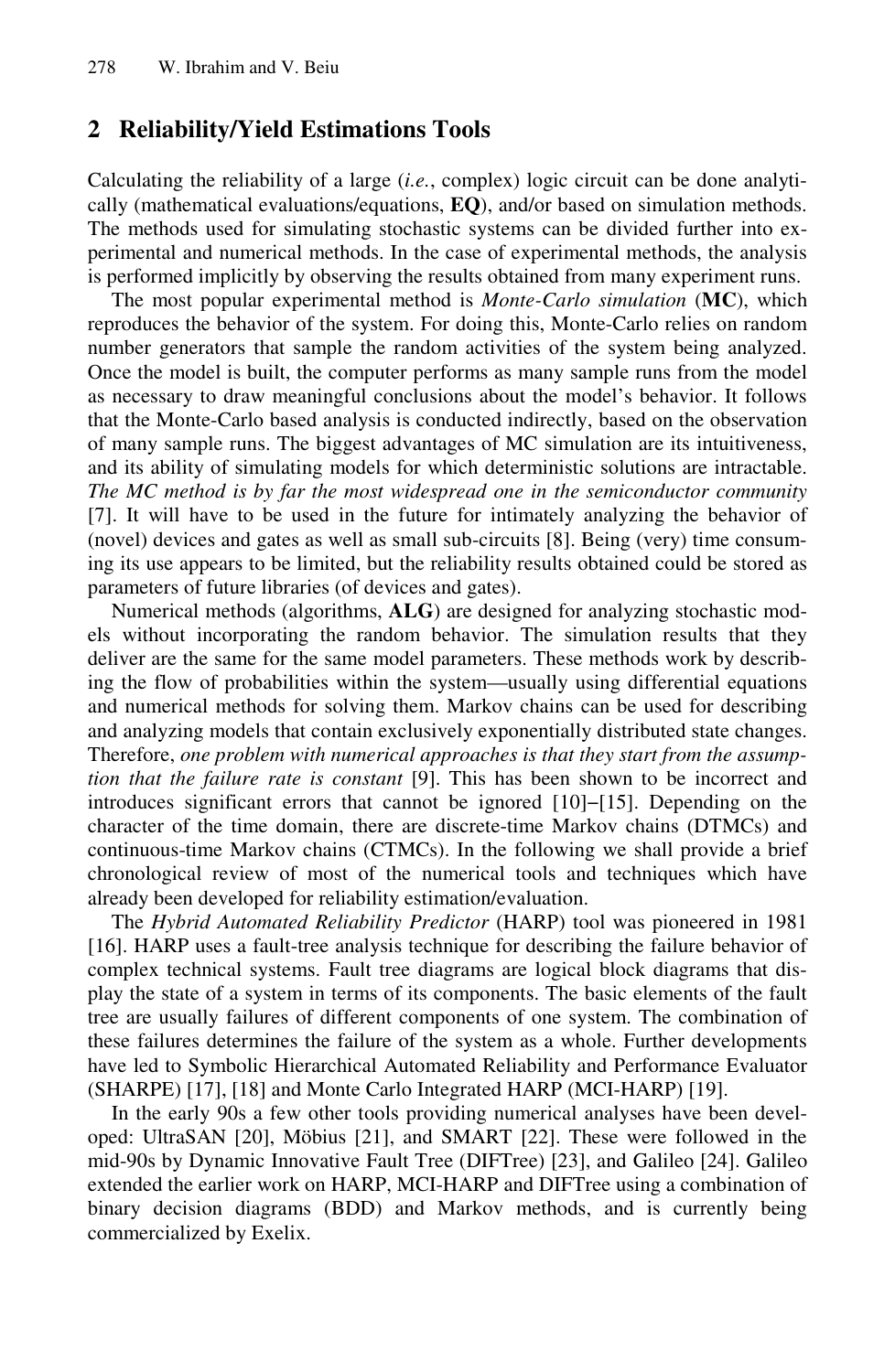1999 saw the introduction of the Probabilistic Symbolic Model Checker (PRISM) [25]. PRISM relies on a probabilistic model checking for determining if a given probabilistic system satisfies given probabilistic specifications. The circuit is described as a state transition system with probabilities attached to each of the transitions. It applies numerical techniques to analyze the state space and calculate performance measures associated to the probabilistic model. PRISM supports the analysis of DTMCs, CTMCs, and Markov decision processes.

The *proxel* based method was introduced in 2002 [26] as an alternative to simulating discrete stochastic models. Borrowing from pixel, proxel is the abbreviation for "probability element." It describes every probabilistic configuration of the model in a minimal and complete way. Each proxel carries enough information for generating its successor proxels, *i.e.*, for determining probabilistically how the model will behave [27]. This transforms a non-Markovian model into a Markovian one. The approach analyzes models in a deterministic manner, avoiding the typical Monte Carlo problems (*e.g.*, finding good-quality pseudo-random-number generators) and partial differential equations (difficult to set-up and solve). The underlying stochastic process is a DTMC, which is constructed on-the-fly by inspecting all the possible behaviors of the model.

The probabilistic transfer matrices (PTMs) framework was first presented in [28], but the underlying concept can be traced back to [29]. The PTMs can be used to evaluate the circuit overall reliability by combining the PTMs of elementary gates or sub-circuits [30]. It performs simultaneous computation over all possible input combinations, and calculates the exact probabilities of errors. Another advantage (beside absolute accuracy) is that it is trivial to have different probabilities of failures for the different gates (see [12]). PTM however has a major memory bottleneck: for a circuit with *n* inputs and *m* outputs, the straightforward PTM representation requires  $O(2^{n+m})$ memory space. This limits the size of the circuits that can be simulated to about 16 input/output signals. The use of the algebraic decision diagrams compression method can reduce the memory requirements, and circuits with about 40 input/output signals have been evaluated [30]. Our research group (Nano-ART) has started using PTM since 2005. We were able to use PTM to exactly calculate the reliability of several small circuits [11], [12]. We have developed an automated tool to extract the circuit information from Verilog netlist files and generate the Matlab files corresponding to the circuit's PTM [32]–[34].

Recent work has also been done in modeling signal dependencies using Bayesian Networks (BNs) [35]–[37]. The relation between circuit signals and Markov random fields was presented in the context of probabilistic computations. The conditional probability of output(s) given input signals determines how errors are propagated through a circuit. Using this theoretical model, it is possible to predict the probability of output error given the gate errors.

It follows that any approach for estimating reliability has to be based on one or a combination of some of these *three different alternatives*: **EQ**, **ALG**, and **MC**. Each of these three methods can be applied at different levels, out of which the following *four levels* can easily be identified: (1) device, (2) gate (tens of devices), (3) circuit/core (thousands of gates), and (4) network (-on-chip), or many-/multi-cores. The three methods and the four levels lead to 39 different possible combinations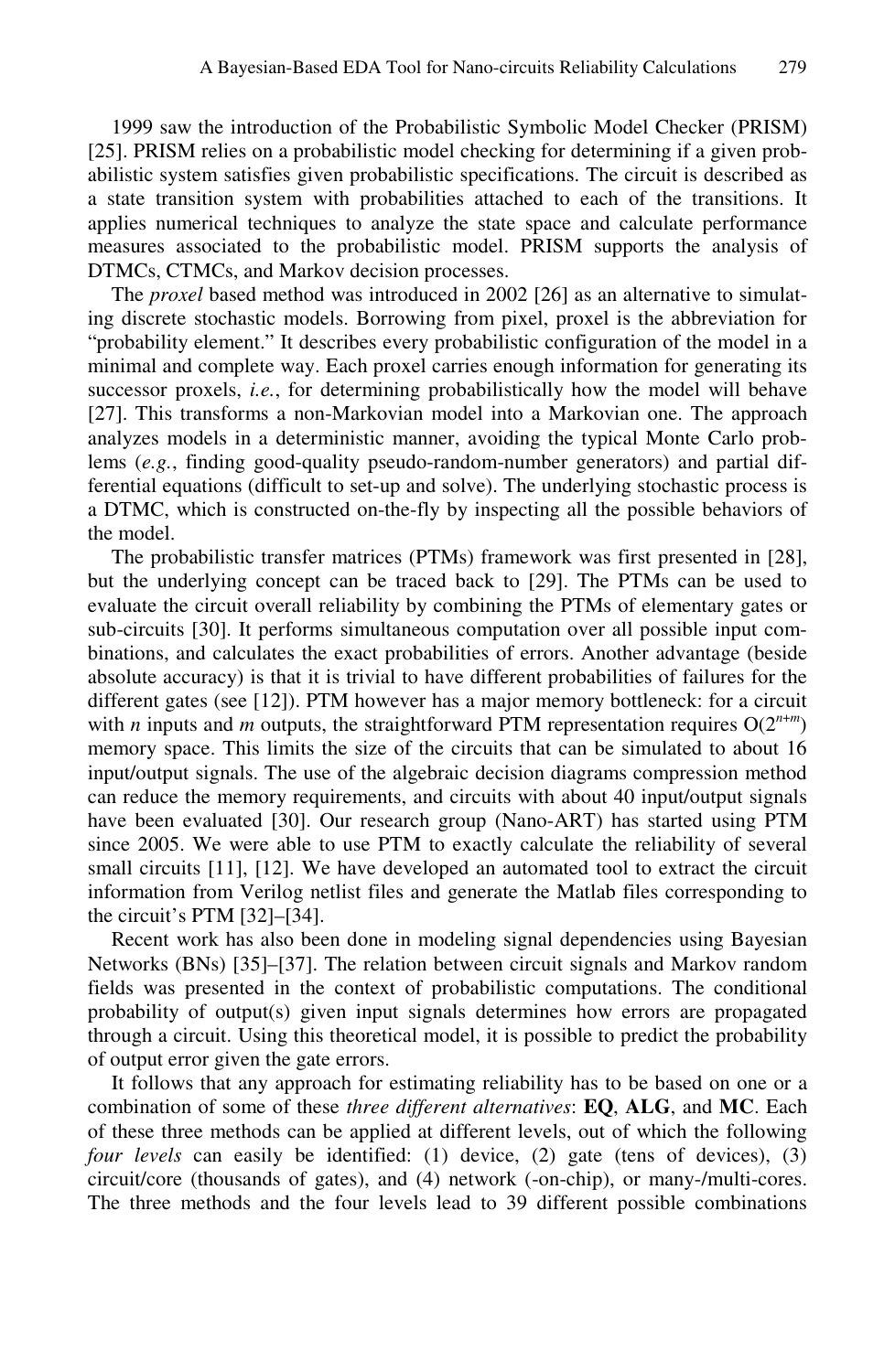|                         | Device           | Gate      | Circuit     | Network    |
|-------------------------|------------------|-----------|-------------|------------|
| 1                       | $EQ \rightarrow$ |           | EQ-         | s.         |
| $\overline{\mathbf{2}}$ | EQ-<br>÷         | EQ-       |             | $EQ -$     |
| 3                       | EQ-<br>∸         | EQ        |             | ALG-       |
| 4                       | EQ<br>s          | EQ        | EQ          |            |
| 5                       | EQ-              | EQ-       | <b>ALG</b>  |            |
| 6                       | EQ-              | EQ        | EΘ          | EQ-        |
| 7                       | EQ-              | EQ-       | EQ          | <b>ALG</b> |
| 8                       | EQ-              | EQ        | AL G        | EQ         |
| 9                       | EQ               | EQ-       | <b>ALG</b>  | <b>ALG</b> |
| 10                      | EQ-<br>÷         | ALG-      | EQ          |            |
| 11                      | EQ-              | ALG-      | <b>ALG</b>  |            |
| 12                      | <b>EQ</b>        | ALG-      | EΩ          | EQ-        |
| 13                      | EQ.<br>۰         | ALG-      | EQ          | ALG-       |
| 14                      | EQ-              | ALG-      | <b>ALG</b>  | EQ-        |
| 15                      | EQ-              | ALG-      | ALG-        | ALG-       |
| 16                      | <b>MG</b>        |           | EQ-         |            |
| 17                      | MC.              |           |             |            |
|                         |                  | EQ<br>EΩ  |             | $EQ -$     |
| 18                      | MC.              |           |             | ALG-       |
| 19                      | <b>MG</b>        | EQ-       | EQ          |            |
| 20                      | <b>MC</b>        | $EQ -$    | <b>ALG</b>  |            |
| 21                      | MC.              | EQ-       | EQ-         | <b>EQ</b>  |
| 22                      | <b>MG</b>        | EQ-       | EQ.         | ALG-       |
| 23                      | MC-              | EQ-       | <b>ALG-</b> | EQ         |
| 24                      | MC-              | EQ-       | <b>ALG</b>  | ALG-       |
| 25                      | <b>MC</b>        | ALG       | -EQ.        |            |
| 26                      | MC-              | ALG       | <b>ALG</b>  |            |
| 27                      | <b>MC</b>        | ALG-      | EQ-         | EQ-        |
| 28                      | MC               | ALG-      | EQ-         | ALG-       |
| 29                      | MC.              | ALG-      | ALG-        | EQ         |
| 30                      | MC.              | ALG-      | ALG-        | <b>ALG</b> |
| 31                      | <b>MC</b>        |           | £О          |            |
| 32                      | MC               |           | <b>ALG</b>  |            |
| 33                      | MC               |           | $EQ-$       | EQ-        |
| 34                      | MC               |           | $EQ -$      | ALG-       |
| 35                      | MC               |           | ALG-        | EQ-        |
| 36                      | MC               |           | ALG-        | ALG-       |
| 37                      |                  | <b>MG</b> |             | EQ-        |
| 38                      |                  | <b>MG</b> |             | ALG-       |
| 39                      |                  | <b>MG</b> |             |            |
|                         |                  |           |             |            |

**Fig. 1.** Possible alternatives for reliability/yield estimations

(see Fig. 1). Unfortunately, very few of these 39 alternatives have been (or are being) used, with more than half of them never explored. Obviously, using **EQ** alone (alternative #1) is certainly the fastest approach (but not necessarily the most accurate one), while using **MC** up to the network level (alternatives #39) is certainly the most time consuming solution, but one which could lead to quite accurate results.

## **3 Reliability Enabled EDA Tool**

In addition to their drawbacks, the above tools are mostly generic tools which were not designed or optimized for seamless integration in the mainstream of the semiconductor EDA tools. This section illustrates a generic architecture of an EDA tool for accurate calculation of future nano-circuits reliability (see Fig 2). The tool is divided into three main modules, which allow for reliability calculation at the device, the gate, and the circuit level.

#### **3.1 Device Module**

In recent publications [10]–[15], we have shown that accurate calculation of the reliability of future nano-circuits has to start from the device (transistor) level. Failing to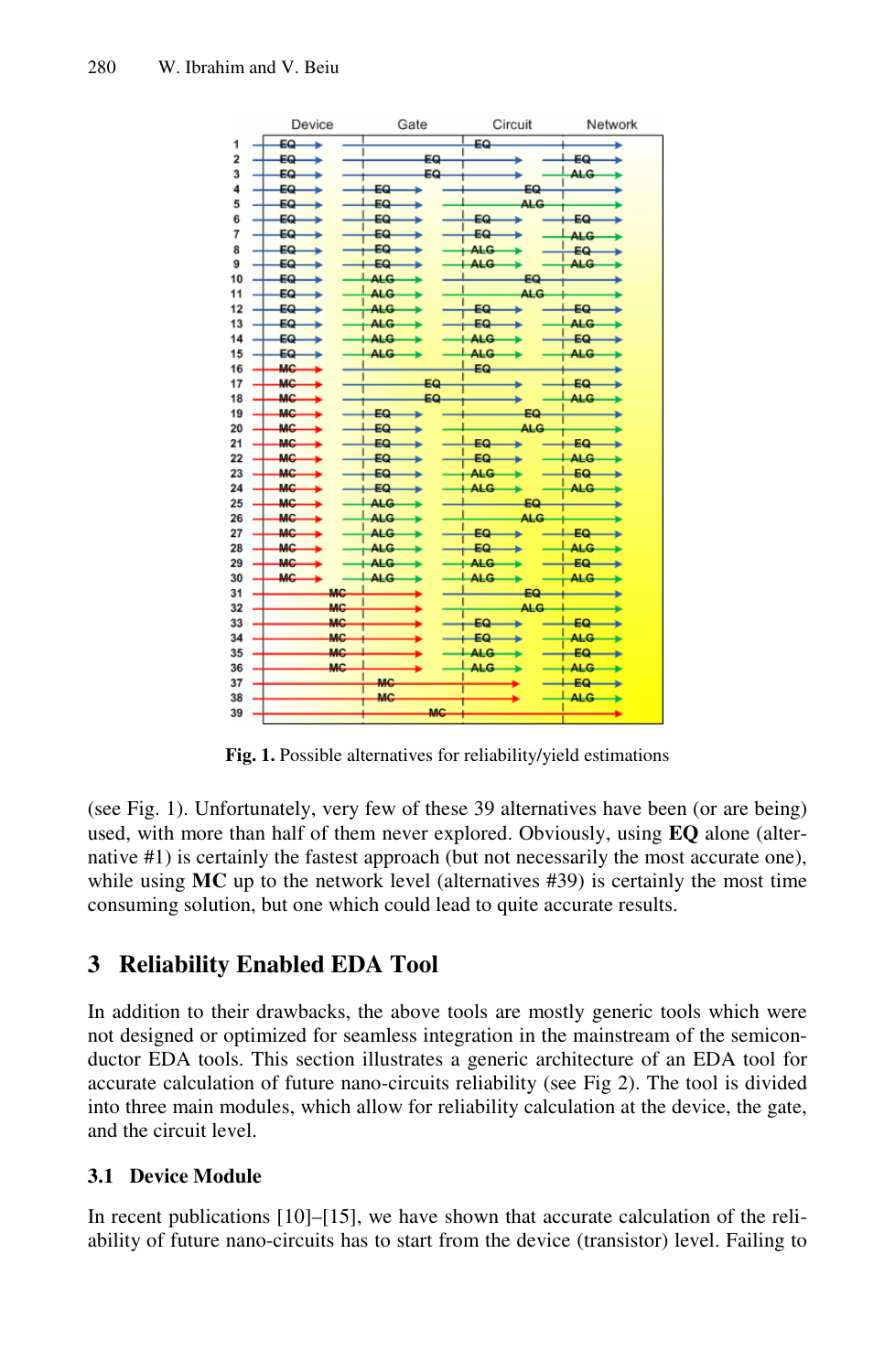calculate/estimate the reliability starting from the device level, or simply assuming that all the gates have the same reliability (as customary done in the reliability literature), is unacceptable as leading to results which can be off by a few orders of magnitude. The proposed tool uses both Monte Carlo (MC) and numerical methods to capture the effects of scaled CMOS devices (deep into the nano-meter regime) on their reliability margins. It should also capture the effect of the expected (severe)  $V_{TH}$ variations on the devices' reliability [8], [38]. The aim of this module it to generate accurate device reliability models that can be used to quickly and precisely estimate the reliability of a given device for different materials and feature sizes.



**Fig. 2.** Reliability enabled EDA tool architecture

### **3.2 Gate Module**

The gate module uses Bayesian Networks (BN) to automatically construct reliability models for any gate starting from its elementary devices. The input to this module is the gate's schematic and the reliability models of the individual devices. The gate reliability models provide the circuit designers with the ability to thoroughly investigate the reliability of individual gates. They are particularly useful as they allow users to study the effect of increasing the reliability of individual devices (*e.g.*, different sizing of CMOS transistors or using radiation hardened designs) on the gate's reliability. The module compiles the generated reliability models into a reliability-enabled library of gates. The library contains multiple implementations for each gate together with their associated probabilities of failure.

#### **3.3 Circuit/Core Module**

To calculate the overall circuit's reliability, a tool needs a comprehensive description of the circuit's layout. This description should include a list of the circuit's gates as well as their types and interconnections. Preparing this information is a complex and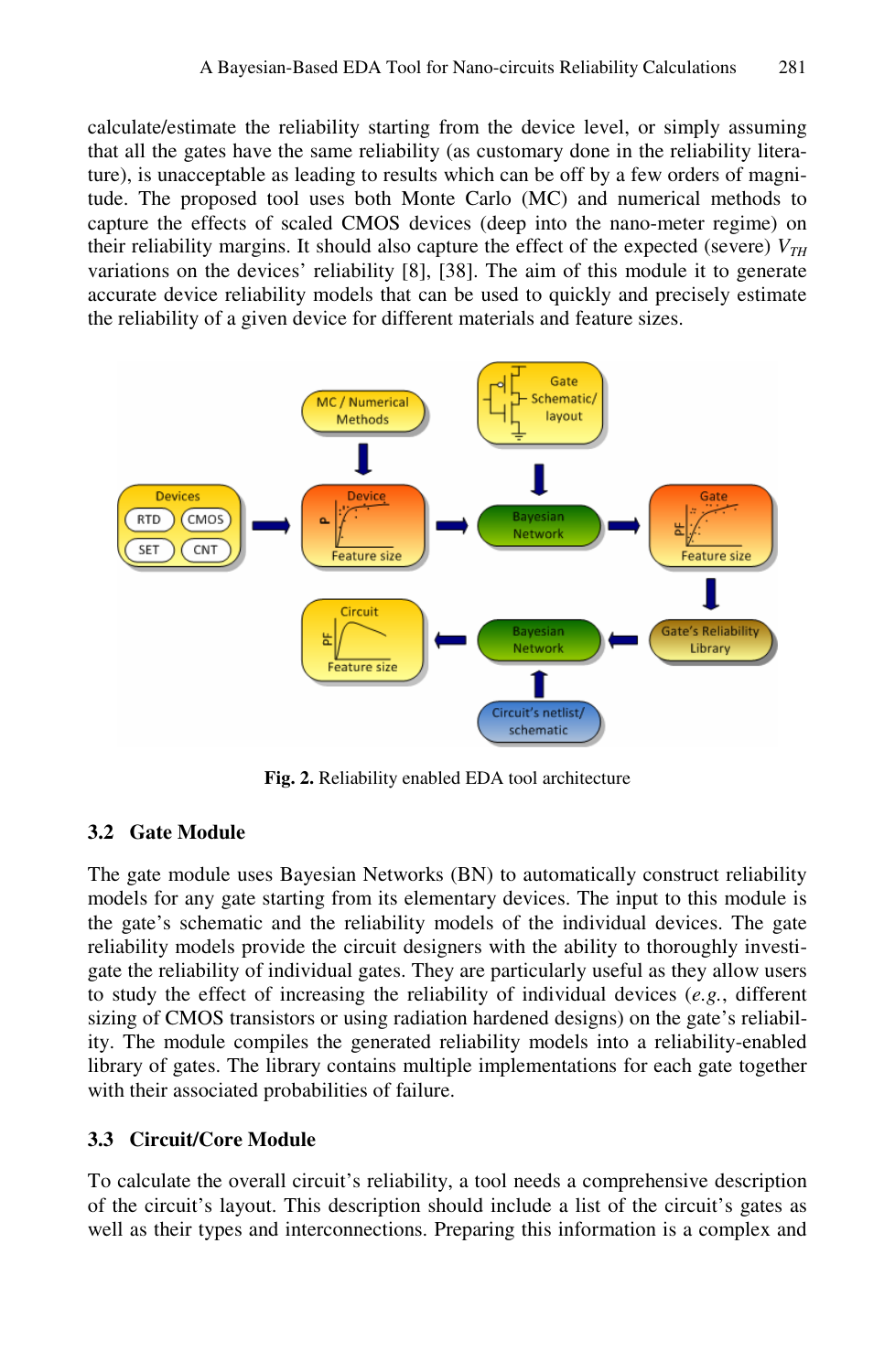error prone process (especially for future Tera-scale circuits). Therefore, a reliabilityenabled EDA tool should be able to automatically acquire this information for any circuit. The proposed tool parses the netlist file generated by most of the current EDA tools, to acquire the required information.

The proposed tool uses the extracted circuit/core layout information along with the reliability of the individual gates (from the reliability-enabled library of gates) to construct the circuit's BN reliability model. The constructed reliability model is then used by the tool to accurately calculate the circuit's overall reliability.

The tool should also consider the effect of the input vectors on the circuit's overall reliability. In addition to calculating the average overall reliability, the tool is able to identify the input vectors corresponding to the upper/lower reliability bounds [39].

Finally, the tool uses the BN reliability model to identify the set of gates that has the major impact on the circuit's reliability. Fine tuning the reliability of this set of gates (*e.g.*, by selecting different implementation from the reliability-enabled library of gates, or selecting different degrees, levels, or redundancy schemes) will/could significantly improve the trade-off between the conflicting area/power/delay and reliability requirements. This is similar in spirit to the idea of using high- $V_{TH}/$ low- $V_{TH}$ /adaptive- $V_{TH}$  devices for reducing power consumption.

# **4 Conclusions**

New reliability enabled EDA tools are required to accurately calculate the reliability of future nano-circuits. Current generic reliability tools are not good enough because of three main reasons:

- They cannot handle the massive size of future nano-circuits.
- They customarily assume that all gates have the same reliability, which has been recently proven to introduce too wide approximations.
- They cannot be seamlessly integrate with current EDA tools for easily trading reliability versus area/power/delay during the various design phases.

Therefore, in this paper we have introduced a methodology for an EDA tool (currently under development), that is able to accurately calculate the reliability of future nano-circuits while addressing the shortcomings of the generic reliability tools.

## **References**

- 1. Hullmann, A.: Who is winning the global nanorace. Nature Nanotech. 1, 81–83 (2006)
- 2. Beiu, V.: A novel highly reliable low-power nano Architecture: When von Neumann augments Kolmogorov. In: IEEE International Conference on Application-Specific Systems, Architectures and Processors, Galveston, TX, USA, pp. 167–177 (2004)
- 3. Drexler, K.E., Randall, J., Corchnoy, S., Kawczak, A., Steve, M.L. (eds.): Productive nanosystems: A technology roadmap. Battelle Memorial & Foresight Nanotech (2007)
- 4. International Technology Roadmap for Semiconductors (ITRS), Semiconductor Industry Association, SEMATECH, Austin, TX, USA (2007, 2008), http://public.itrs.net/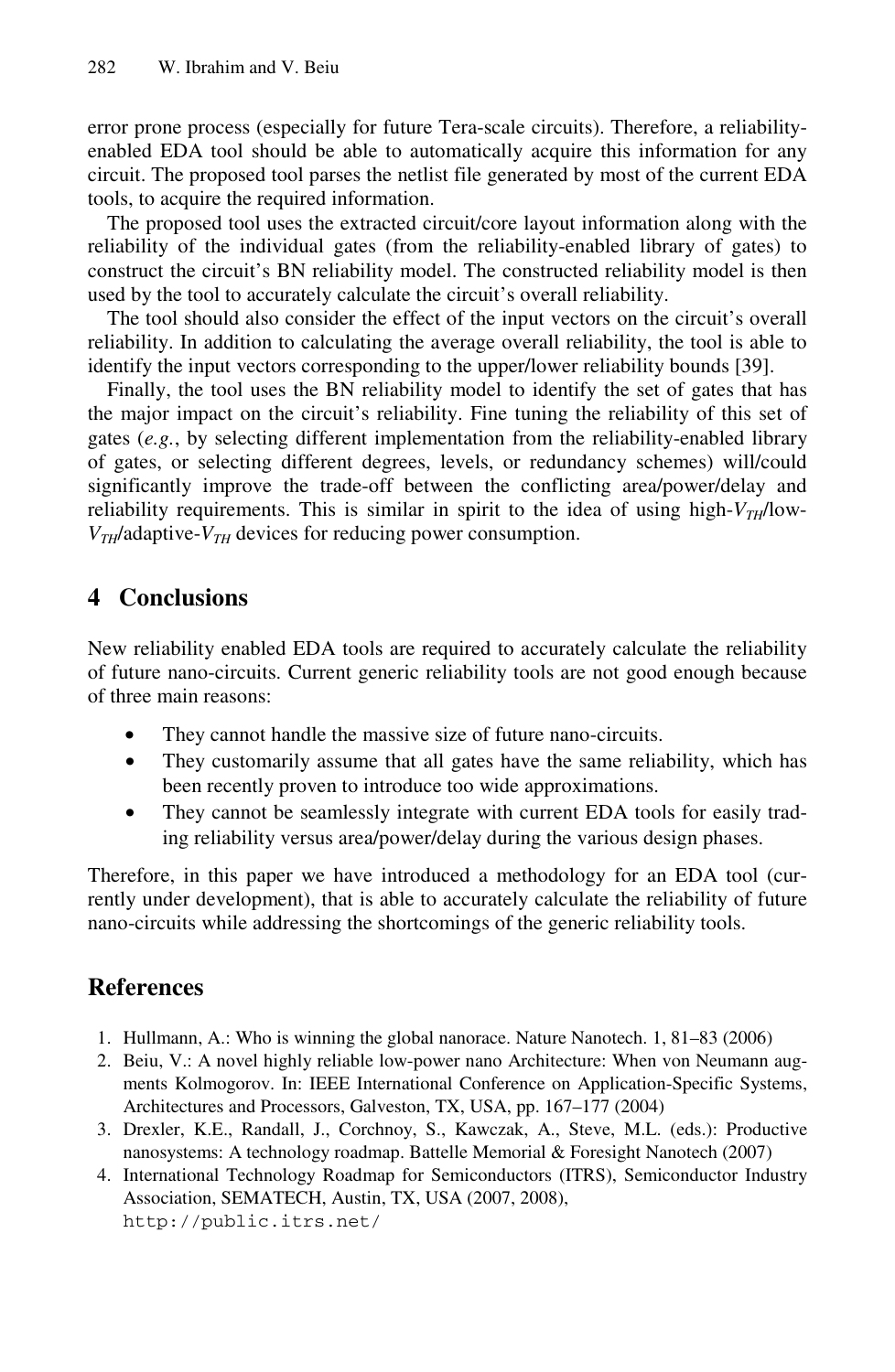- 5. Constantinescu, C.: Trends and challenges in VLSI circuit reliability. IEEE Micro 23, 14–19 (2003)
- 6. Sivakumar, P., Kistler, M., Keckler, S.W., Burger, D., Alvisi, L.: Modeling the effect of technology trends on soft error rate of combinatorial logic. In: Intl. Conf. Dependable Sys. and Networks DSN 2002, Washington, DC, USA, pp. 389–398 (2002)
- 7. Bhaduri, D., Shukla, S.K.: NANOLAB—A tool for evaluating reliability of defect-tolerant nanoarchitectrures. IEEE Transactions on Nanotechnology 4, 381–394 (2005)
- 8. Sulieman, M.H.: On the reliability of interconnected CMOS gates considering MOSFET threshold-voltage variations. In: International ICST Conference on Nano-Networks, Luzern, Switzerland (2009) (in press)
- 9. Elias, P.: Computation in the presence of noise. IBM Journal of Research and Development 2, 346–353 (1958)
- 10. Beiu, V., Aunet, S., Nyathi, J., Rydberg, R.R., Ibrahim, W.: Serial addition: Locally connected architectures. IEEE Transactions on Circuits and Systems I 54, 2564–2579 (2007)
- 11. Ibrahim, W., Beiu, V., Sulieman, M.H.: On the reliability of majority gates full adders. IEEE Transaction on Nanotechnology 7, 56–67 (2008)
- 12. Ibrahim, W., Beiu, V., Alkhawwar, Y.: On the reliability of four full adder cells. In: International Conference on Innovations in Information Technology, Dubai, UAE, pp. 720–724 (2007)
- 13. Beiu, V., Ibrahim, W., Lazarova-Molnar, S.: A fresh look at majority multiplexing—When devices get into the picture. In: IEEE International Conference on Nanotechnology, Hong Kong, China, pp. 883–888 (2007)
- 14. Beiu, V., Ibrahim, W., Lazarova-Molnar, S.: What von Neumann did not say about multiplexing: Beyond gate failures—The gory details. In: Sandoval, F., Prieto, A.G., Cabestany, J., Graña, M. (eds.) IWANN 2007. LNCS, vol. 4507, pp. 487–496. Springer, Heidelberg (2007)
- 15. Ibrahim, W., Beiu, V., Alkhawwar, Y.A., Sulieman, M.H.: Gate failures effectively shape multiplexing. In: IEEE International Symposium on Defect and Fault Tolerance in VLSI Systems, Washington, DC, USA, pp. 29–40 (2006)
- 16. Geist, R., Trivedi, K., Dugan, J.B., Smotherman, M.: Design of the hybrid automated reliability predictor. In: IEEE/AIAA Digital Avionics Systems Conference, pp. 16.5.1–16.5.8 (1983)
- 17. Sahner, R.A., Trivedi, K.S.: Reliability modeling using SHARPE. IEEE Trans. Reliability 13, 186–193 (1987)
- 18. Hirel, C., Sahner, R.A., Zang, X., Trivedi, K.S.: Reliability and performability modeling using SHARPE. In: Haverkort, B.R., Bohnenkamp, H.C., Smith, C.U. (eds.) TOOLS 2000. LNCS, vol. 1786, pp. 345–349. Springer, Heidelberg (2000)
- 19. Boyd, M.A., Bavuso, S.J.: Simulation modeling for long duration spacecraft control systems. In: Annual Reliability & Maintainability Symposium, Atlanta, GA, USA, pp. 106–113 (1993)
- 20. Couvillion, J., Freire, R., Johnson, R., Obal II, W.D., Qureshi, M.A., Rai, M., Sanders, W.H., Tvedt, J.E.: Performability modeling with UltraSAN. IEEE Software 8, 69–80 (1991)
- 21. Clark, G., Courtney, T., Daly, D., Deavours, D., Derisavi, S., Doyle, J.M., Sanders, W.H., Webster, P.: The Möbius modeling tool. In: International Workshop on Petri Nets and Performance Models, Aachen, Germany, pp. 241–250 (2001)
- 22. Ciardo, G., Jones, R.L., Miner, A.S., Siminiceanu, R.: Logical and stochastic modeling with SMART. In: Kemper, P., Sanders, W.H. (eds.) TOOLS 2003. LNCS, vol. 2794, pp. 78–97. Springer, Heidelberg (2003)